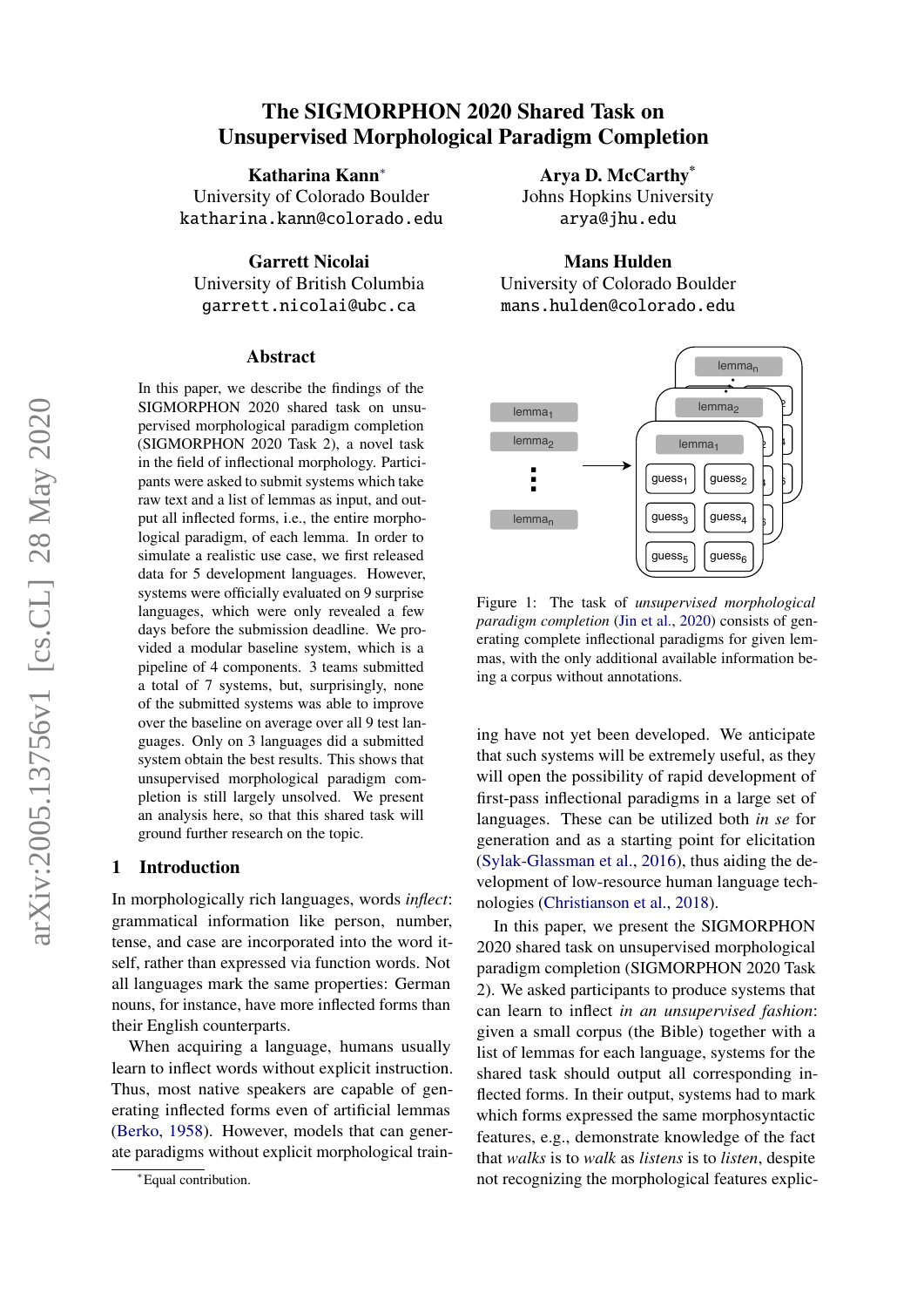itly. We show a visualization of our shared task setup in [Figure 1.](#page-0-0)

Unsupervised morphological paradigm completion requires solving multiple subproblems either explicitly or implicitly. First, a system needs to figure out which words in the corpus belong to the same paradigm. This can, for instance, be done via string similarity: *walks* is similar to *walk*, but less so to *listen*. Second, it needs to figure out the shape of the paradigm. This requires detecting which forms of different lemmas express the same morphosyntactic features, even if they are not constructed from their respective lemmas in the exact same way. Third, a system needs to generate all forms not attested in the provided corpus. Using the collected inflected forms as training data, this can be reduced to the supervised morphological inflection task [\(Cotterell et al.,](#page-9-3) [2016\)](#page-9-3).

This year's submitted systems can be split into two categories: those that built on the baseline ( $Retrieval+X$ ) and those that did not (Segment+Conquer). The baseline system is set up as a pipeline which performs the following steps: edit tree retrieval, additional lemma retrieval, paradigm size discovery, and inflection generation [\(Jin et al.,](#page-9-1) [2020\)](#page-9-1). As it is highly modular, we provided two versions that employ different inflection models.<sup>[1](#page-1-0)</sup> All systems built on the baseline substituted the morphological inflection component.

No system outperformed the baseline overall. However, two Retrieval+X models slightly improved over the baseline on three individual languages. We conclude that the task of unsupervised morphological paradigm completion is still an open challenge, and we hope that this shared task will inspire future research in this area.

### 2 Task and Evaluation

# 2.1 Unsupervised Morphological Paradigm Completion

Informal description. The task of unsupervised morphological paradigm completion mimics a setting where the only resources available in a language are a corpus and a short list of dictionary forms, i.e., lemmas. The latter could, for instance, be obtained via basic word-to-word translation. The goal is to generate all inflected forms of the given lemmas.

For an English example, assume the following lemma list to be given:

# walk listen

With the help of raw text, systems should then produce an output like this:

<span id="page-1-2"></span>
$$
walk \ walk \ 1
$$
\n
$$
walk \ walk \ 2
$$
\n
$$
walk \ walk\ 3
$$
\n
$$
walk \ walk\ 4
$$
\n
$$
walk \ walk\ 4
$$
\n
$$
walk \ walk\ 5
$$
\n
$$
listen \ list\ 2
$$
\n
$$
listen \ list\ 3
$$
\n
$$
listen \ list\ 4
$$
\n
$$
listen \ list\ 1
$$
\n
$$
4
$$
\n
$$
listen \ list\ 2
$$

The numbers serve as unique identifiers for paradigm slots: in above example, "4" corresponds to the *present participle*. The inflections *walking* and *talking* therefore belong to the same paradigm slot. For the task, participants are not provided any knowledge of the grammatical content of the slots.

**Formal definition.** We denote the paradigm  $\pi(\ell)$ of a lemma  $\ell$  as

$$
\pi(\ell) = \left\langle f(\ell, \vec{t}_\gamma) \right\rangle_{\gamma \in \Gamma(\ell)},\tag{2}
$$

with  $f : \Sigma^* \times \mathcal{T} \to \Sigma^*$  being a function that maps a lemma and a vector of morphological features  $\vec{t}_{\gamma} \in \mathcal{T}$  expressed by paradigm slot  $\gamma$  to the corresponding inflected form.  $\Gamma(\ell)$  is the set of slots in lemma  $\ell$ 's paradigm.

We then formally describe the task of unsupervised morphological paradigm completion as follows. Given a corpus  $\mathcal{D} = w_1, \dots, w_{|\mathcal{D}|}$  together with a list  $\mathcal{L} = \{ \ell_i \}$  of  $|\mathcal{L}|$  lemmas belonging to the same part of speech, $2$  unsupervised morphological paradigm completion consists of generating the paradigms  $\{\pi(\ell)\}\$  of all lemmas  $\ell \in \mathcal{L}$ .

Remarks. It is impossible for unsupervised systems to predict the names of the features expressed by paradigm slots, an arbitrary decision made by human annotators. This is why, for the shared task,

<span id="page-1-0"></span><sup>1</sup> In this report, we use the words *baseline* and *baselines* interchangeably.

<span id="page-1-1"></span> $2$ This edition of the shared task was only concerned with verbs, though we are considering extending the task to other parts of speech in the future.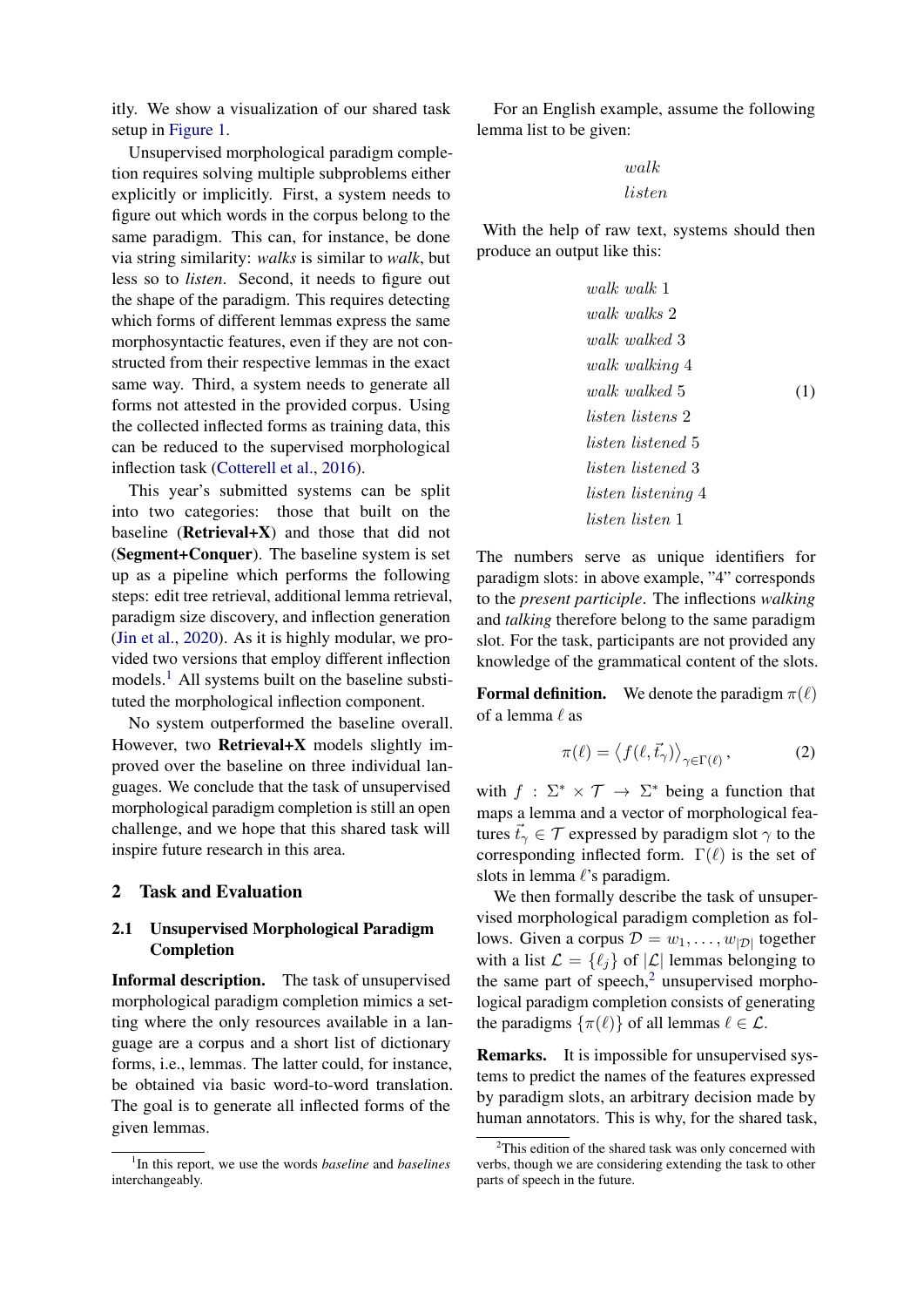we asked systems to mark which forms belong to the same slot by numbering them, e.g., to predict that *walked* is the form for slot 3, while *listens* corresponds to slot 2.

#### 2.2 Macro-averaged Best-Match Accuracy

The official evaluation metric was macro-averaged best-match accuracy (BMAcc; [Jin et al.,](#page-9-1) [2020\)](#page-9-1).

In contrast to supervised morphological inflection [\(Cotterell et al.,](#page-9-3) [2016\)](#page-9-3), our task cannot be evaluated with word-level accuracy. For the former, one can compare the prediction for each lemma and morphological feature vector to the ground truth. However, for unsupervised paradigm completion, this requires a mapping from predicted slots to the gold standard's paradigm slots.

BMAcc, thus, first computes the word-level accuracy each predicted slot would obtain against each true slot. It then constructs a complete bipartite graph, with those accuracies as edge weights. This enables computing of the maximum-weight full matching with the algorithm of [Karp](#page-9-4) [\(1980\)](#page-9-4). BMAcc then corresponds to the sum of all accuracies for the best matching, divided by the maximum of the number of gold and predicted slots.

BMAcc penalizes systems for predicting a wrong number of paradigm slots. However, detecting the correct number of *identical* slots – something we encounter in some languages due to syncretism – is extremely challenging. Thus, we merge slots with identical forms for all lemmas in both the predictions and the ground truth before evaluating.

Example. Assume our gold standard is [\(1\)](#page-1-2) (the complete, 5-slot English paradigms for the verbs *walk* and *listen*) and a system outputs the following, including an error in the fourth row:

> walk walks 1 walk walking 2 listen listens 1 listen listenen 2

First, we merge slots 3 and 5 in the gold standard, since they are identical for both lemmas. Ignoring slot 5, we then compute the BMAcc as follows. Slot 1 yields an accuracy of 100% as compared to gold slot 2, and 0% otherwise. Similarly, slot 2 reaches an accuracy of 50% for gold slot 4, and 0% otherwise.Additionally, given the best mapping of those two slots, we obtain 0% accuracy for gold

slots 1 and 3. Thus, the BMAcc is

$$
BMAcc = \frac{1 + 0.5 + 0 + 0}{4} = 0.375
$$
 (3)

# 3 Shared Task Data

## 3.1 Provided Resources

We provided data for 5 development and 9 test languages. The development languages were available for system development and hyperparameter tuning, while the test languages were released shortly before the shared task deadline. For the test languages, no ground truth data was available before system submission. This setup emulated a realworld scenario with the goal to create a system for languages about which we have no information.

For the raw text corpora, we leveraged the JHU Bible Corpus [\(McCarthy et al.,](#page-10-1) [2020\)](#page-10-1). This resource covers 1600 languages, which will enable future work to quickly produce systems for a large set of languages. Additionally, using the Bible allowed for a fair comparison of models across languages without potential confounds such as domain mismatch. 7 of the languages have only the New Testament available (approximately 8k sentences), and 7 have both the New and Old Testaments (approximately 31k sentences).

All morphological information was taken from UniMorph [\(Sylak-Glassman et al.,](#page-10-2) [2015;](#page-10-2) [Kirov](#page-9-5) [et al.,](#page-9-5) [2018\)](#page-9-5), a resource which contains paradigms for more than 100 languages. However, this information was only accessible to the participants for the development languages. UniMorph paradigms were further used internally for evaluation on the test languages—this data was then released after the conclusion of the shared task.

#### 3.2 Languages

During the development phase of the shared task, we released 5 languages to allow participants to investigate various design decisions: Maltese (MLT), Persian (FAS), Portuguese (POR), Russian (RUS), and Swedish (SWE). These languages are typologically and genetically varied, representing a number of verbal inflectional phenomena. Swedish and Portuguese are typical of Western European languages, and mostly exhibit fusional, suffixing verbal inflection. Russian, as an exemplar of Slavic languages, is still mostly suffixing, but does observe regular ablaut, and has considerable phonologicallyconditioned allomorphy. Maltese is a Semitic language with a heavy Romance influence, and verbs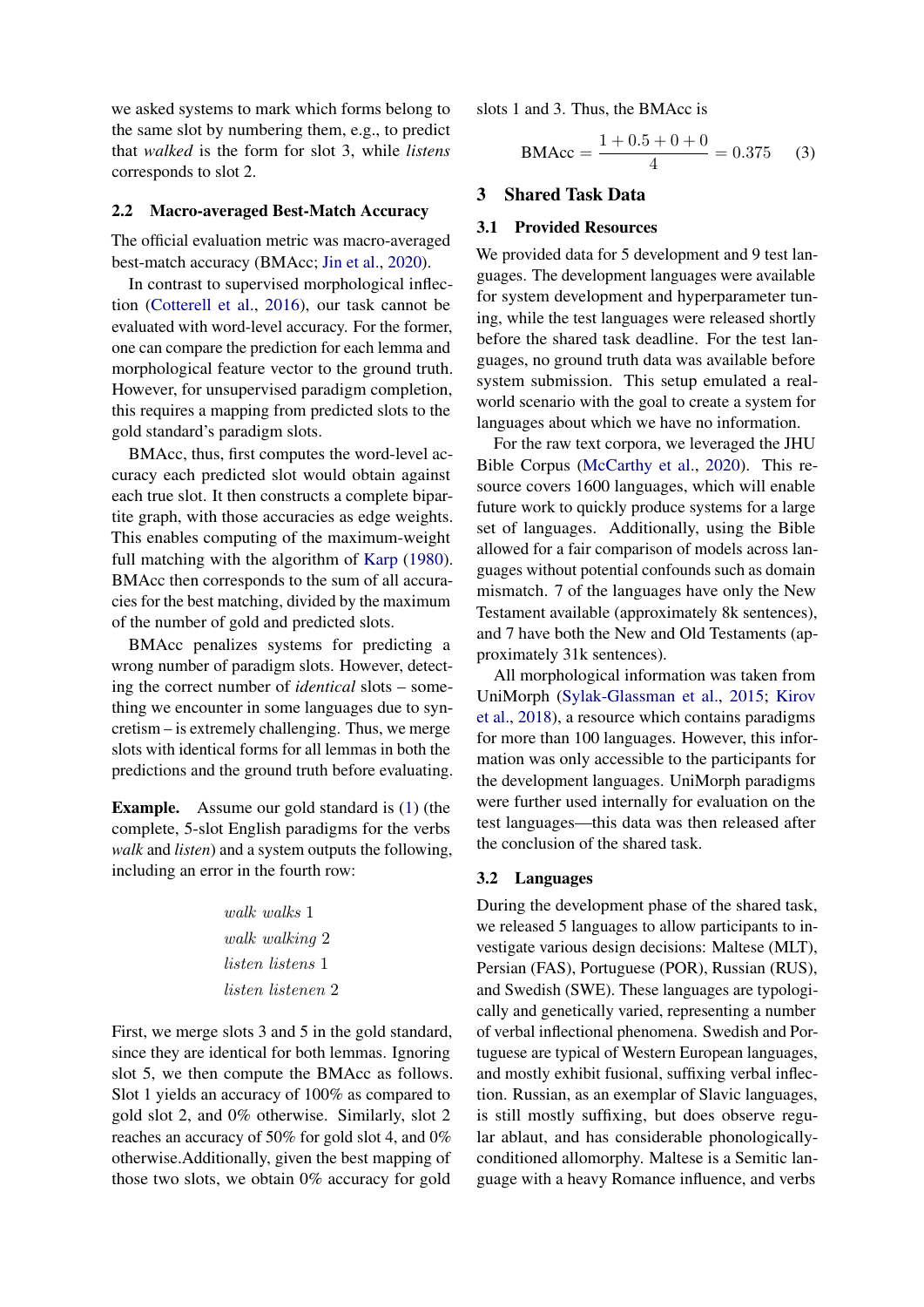<span id="page-3-0"></span>

|   |                         | MLT    | <b>FAS</b> | <b>POR</b> | <b>RUS</b> | <b>SWE</b> |
|---|-------------------------|--------|------------|------------|------------|------------|
|   | # Tokens in corpus      | 193257 | 227584     | 828861     | 727630     | 871707     |
| າ | # Types in corpus       | 16017  | 11877      | 31446      | 46202      | 25913      |
| 3 | $#$ Lemmas              | 20     | 100        | 100        | 100        | 100        |
| 4 | # Lemmas in corpus      | 10     | 22         | 50         | 50         | 50         |
| 5 | # Inflections           | 640    | 13600      | 7600       | 1600       | 1100       |
| 6 | # Inflections in corpus | 252    | 545        | 1037       | 306        | 276        |
| 7 | Paradigm size           | 16     | 136        | 76         | 16         | 11         |
| 8 | Paradigm size (merged)  | 15     | 132        | 59         | 16         | 11         |

Table 1: Dataset statistics: **development** languages. # Inflections=number of inflected forms in the gold file, token-based; # Inflections in corpus=number of inflections from the gold file which can be found in the corpus, token-based; Paradigm size=number of different morphological feature vectors in the dataset for the language; Paradigm size (merged)=paradigm size, but counting slots with all forms being identical only once.

<span id="page-3-1"></span>

|   |                         | <b>EUS</b> | <b>BUL</b> | <b>ENG</b> | FIN    | DEU    | KAN    | <b>NAV</b> | <b>SPA</b> | <b>TUR</b> |
|---|-------------------------|------------|------------|------------|--------|--------|--------|------------|------------|------------|
|   | # Tokens in corpus      | 195459     | 801657     | 236465     | 685699 | 826119 | 193213 | 104631     | 251581     | 616418     |
|   | # Types in corpus       | 18367      | 37048      | 7144       | 54635  | 22584  | 28561  | 18799      | 9755       | 59458      |
|   | # Lemmas                | 20         | 100        | 100        | 100    | 100    | 20     | 100        | 100        | 100        |
|   | # Lemmas in corpus      | 4          | 50         | 50         | 50     | 50     | 10     |            | 50         | 50         |
|   | # Inflections           | 10446      | 5600       | 500        | 14100  | 2900   | 2612   | 3000       | 7000       | 12000      |
| 6 | # Inflections in corpus | -97        | 915        | 127        | 497    | 631    | 1040   | 54         | 630        | 986        |
|   | Paradigm size           | 1659       | 56         |            | 141    | 29     | 85     | 30         | 70         | 120        |
|   | Paradigm size (merged)  | 1658       | 54         |            | 141    | 20     | 59     | 30         | 70         | 120        |

Table 2: Dataset statistics: test languages. # Inflections=number of inflected forms in the gold file, token-based; # Inflections in corpus=number of inflections from the gold file which can be found in the corpus, token-based; Paradigm size=number of different morphological feature vectors in the dataset for the language; Paradigm size (merged)=paradigm size, but counting slots with all forms being identical only once.

combine templatic and suffixing inflection. Persian is mostly suffixing, but does allow for verbal inflectional prefixation, such as negation and marking subjunctive mood. Since the development languages were used for system tuning, their scores did not count towards the final ranking.

After a suitable period for system development and tuning, we released nine test languages: Basque (EUS), Bulgarian (BUL), English (ENG), Finnish (FIN), German (DEU), Kannada (KAN), Navajo (NAV), Spanish (SPA), and Turkish (TUR). Although these languages observe many features common to the development languages, such as fusional inflection, suffixation, and ablaut, they also cover inflectional categories absent in the development languages. Navajo, unlike any of the development languages, is strongly prefixing. Basque, Finnish, and Turkish are largely agglutinative, with long, complex affix chains that are difficult to identify through longest suffix matching. Furthermore, Finnish and Turkish feature vowel harmony and consonant gradation, which both require a method to identify allomorphs correctly to be able to merge different variants of the same paradigm slot.

#### 3.3 Statistics

Statistics of the resources provided for all languages are shown in [Table 1](#page-3-0) for the development languages and in [Table 2](#page-3-1) for the test languages.

The token count (line 1) and, thus, the size of the provided Bible corpora, differs between 104,631 (Kannada) and 871,707 (Swedish). This number depends both on the typology of a language and on the completeness of the provided Bible translation. The number of types (line 2) is between 7,144 (English) and 59,458 (Turkish). It is strongly influenced by how morphologically rich a language is, i.e., how large the paradigms are, which is often approximated with the *type–token ratio*. The verbal paradigm size is listed in line 7: English has with a size of 5 the smallest paradigms, and, correspondingly, the lowest type count. Turkish, which has the highest number of types, in contrast, has large paradigms (120). The last line serves as an indicator of syncretism: subtracting line 8 from line 7 results in the number of paradigm slots that have been merged as a language evolved to use identical forms for different inflectional categories.

Lines 3 and 4 show the number of lemmas in the lemma lists for all languages, as well as the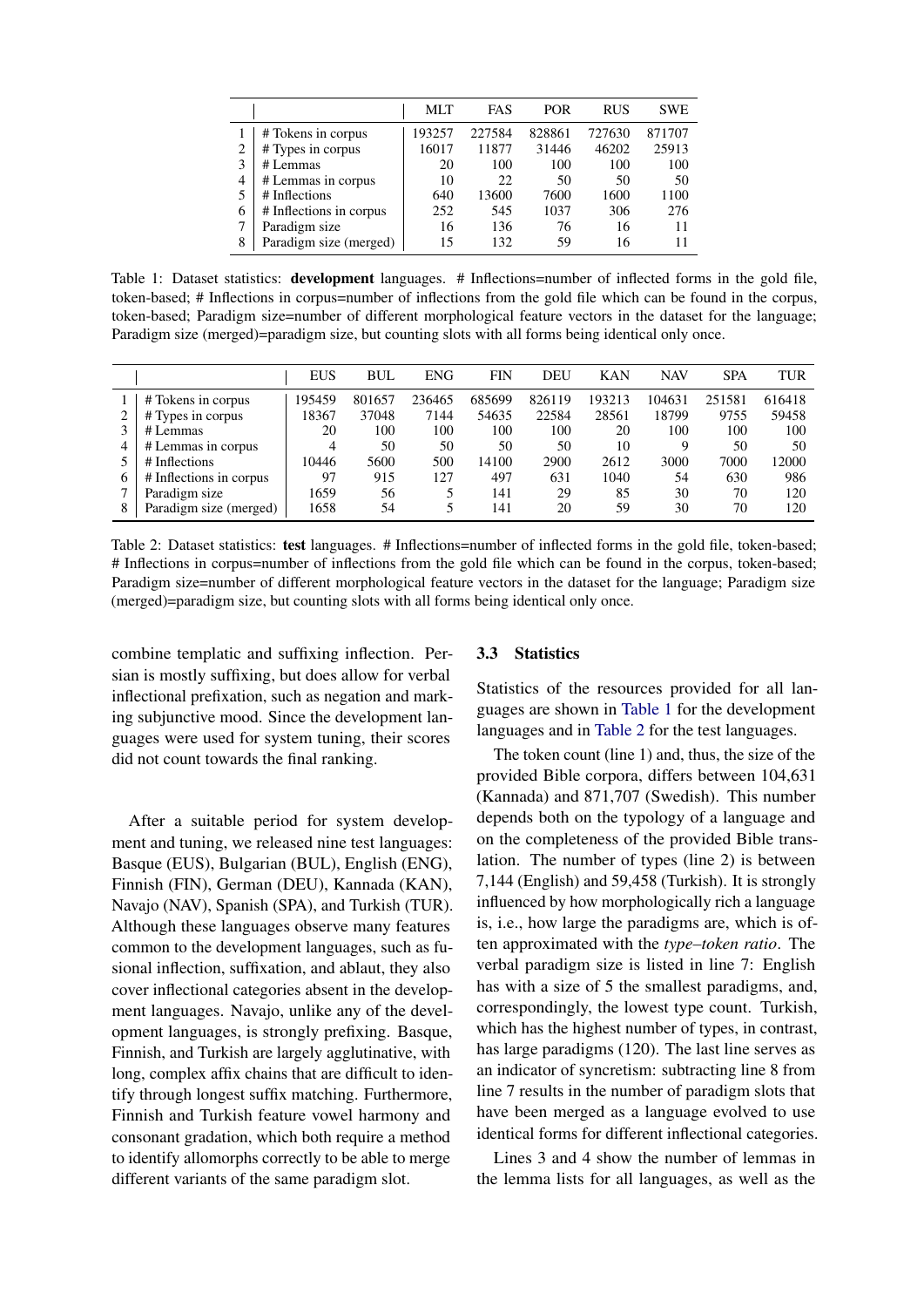<span id="page-4-0"></span>

| Institution          | <b>Systems</b>  | Rank | <b>Description Paper</b>        |
|----------------------|-----------------|------|---------------------------------|
| KU-CST               | KU-CST-1        | 6    | Agirrezabal and Wedekind (2020) |
| KU-CST               | KU-CST-2        |      | Agirrezabal and Wedekind (2020) |
| <b>IMS-CUBoulder</b> | IMS-CUBoulder-1 |      | Mager and Kann (2020)           |
| <b>IMS-CUBoulder</b> | IMS-CUBoulder-2 |      | Mager and Kann (2020)           |
| NYU-CUBoulder        | NYU-CUBoulder-1 | 4    | Singer and Kann (2020)          |
| NYU-CUBoulder        | NYU-CUBoulder-2 | 2    | Singer and Kann (2020)          |
| NYU-CUBoulder        | NYU-CUBoulder-3 | 3    | Singer and Kann (2020)          |

Table 3: All submitted systems by institution, together with a reference to their description paper. The rank is relative to all other submitted systems and does not take the baselines into account.

<span id="page-4-1"></span>

Figure 2: Our baseline system: the retrieval component bootstraps lemma–form–slot triplets, which are then used by the generation component to generate unobserved inflections in the paradigm of each input lemma.

number of lemmas which can be found in the corpus. For the majority of languages, 100 lemmas are provided, out of which 50 appear in the Bible. Exceptions are Maltese (20, 10), Persian (100, 22), Basque (20, 4), Kannada (20, 10), and Navajo (100, 9). These are due to limited UniMorph coverage.

In line 5, we list the number of total inflections, counting each one in the case of identical forms, i.e., this corresponds to the number of lines in our gold inflection file. English, due to its small verbal paradigm size, has only 500 inflections in our data. Conversely, Finnish has with 14,100 the largest number of inflections. Line 6 describes how many of the forms from line 5 appear in the corpus. As before, all forms are counted, even if they are identical. For all languages, a large majority of forms cannot be found in the corpus. This makes the task of unsupervised morphological paradigm completion with our provided data a challenging one.

# 4 Systems

In this section, we first review the baseline before describing the submitted systems. An additional overview of the submissions is shown in [Table 3.](#page-4-0)

#### 4.1 Baseline

We compared all submissions to the baseline system of [Jin et al.](#page-9-1) [\(2020\)](#page-9-1), graphically summarized in [Figure 2.](#page-4-1) It is a pipeline system, which consists of 4 separate modules, which, in turn, can be grouped into two major components: *retrieval* and *generation*. The *retrieval component* discovers and returns inflected forms – and, less importantly, additional lemmas – from the provided Bible corpus. The *generation component* produces new inflected forms which cannot be found in the raw text.

The retrieval component performs three steps: First, it extracts the most common edit trees [\(Chrupała,](#page-9-7) [2008\)](#page-9-7), i.e., it detects regularities with regards to word formation, based on the lemma list. If, for instance, both *walk* and *listen* are the lemmas provided and both *walked* and *listened* are encountered in the corpus, the system notes that appending *-ed* is a common transformation, which might correspond to an inflectional strategy.

Second, it retrieves new lemmas, with the goal to gather additional evidence for our collected edit trees. If, for instance, it has already identified the suffix *-ed* as an inflectional marker, finding both *pray* and *prayed* in the Bible is an indication that *pray* might be a lemma. New lemmas can then, in turn, be used to detect new regularities, e.g., in the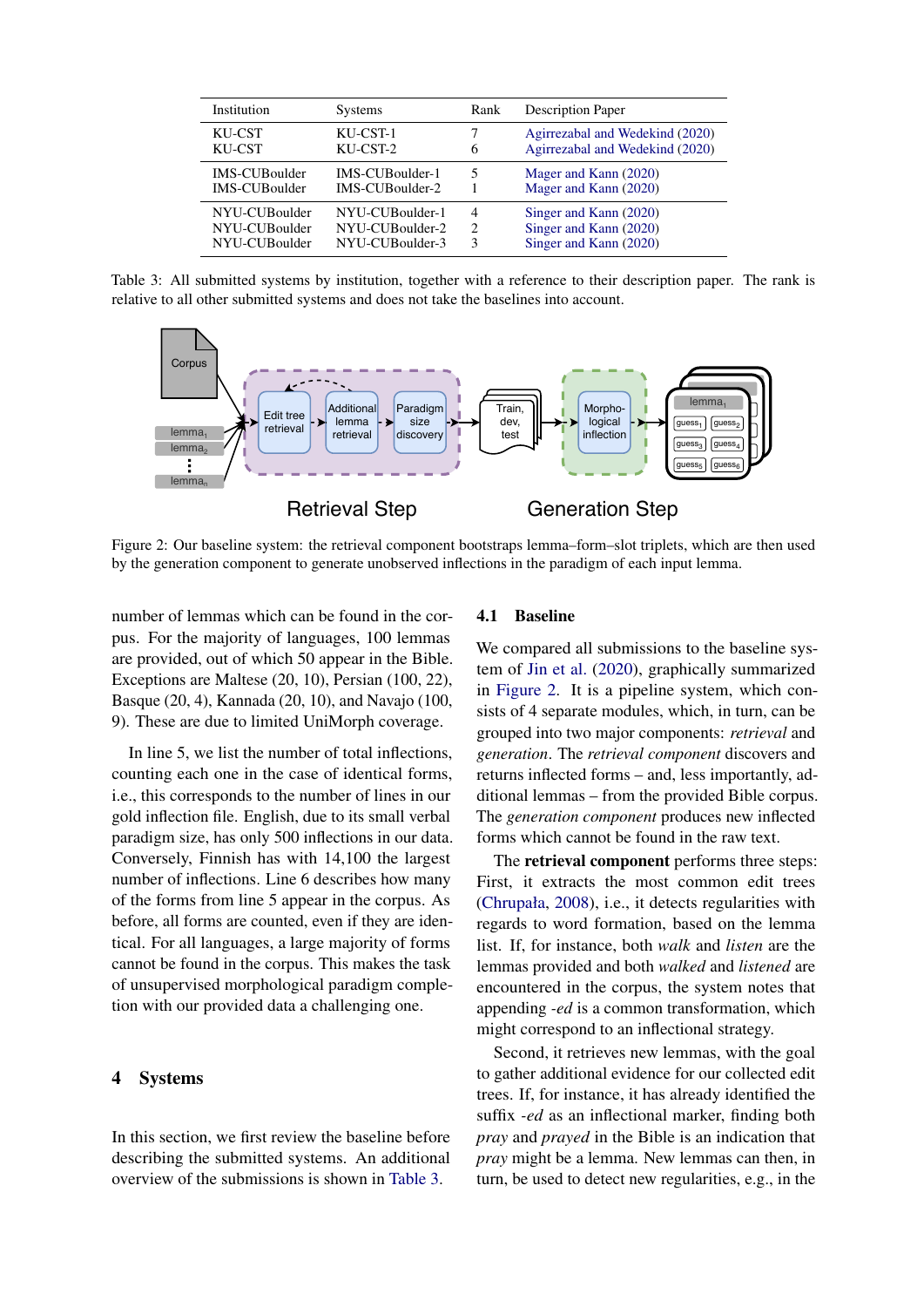case that *listen* and *listens* as well as *pray* and *prays* are attested in the corpus, but *walks* is not. Due to their complementary nature, components one and two can, as a unit, be applied iteratively to bootstrap a larger list of lemmas and transformations. For the baseline, we apply each of them only once.

Finally, the baseline's retrieval component predicts the paradigm size by analyzing which edit trees might be representing the same inflection. For instance, the suffixes *-d* and *-ed* both represent the past tense in English. The output of the retrieval component is a list of inflected forms with their lemmas, annotated with a paradigm slot number.

The generation component receives this output and prepares the data to train an inflectional generator. First, identified inflections are divided into a training and development split, and missing paradigm slots are identified. The generator is trained on the discovered inflections, and new forms are predicted for each missing slot.

We used two morphological inflection systems for the two variants of our baseline: the non-neural baseline from [Cotterell et al.](#page-9-8) [\(2017\)](#page-9-8) and the model proposed by [Makarov and Clematide](#page-10-5) [\(2018\)](#page-10-5). Both are highly suitable for the low-resource setting.

## 4.2 Submitted Systems: Retrieval+X

We now describe the first category of shared task submissions: Retrieval+X. Systems in this category leverage the retrieval component of the baseline, while substituting the morphological inflection component with a custom inflection system.

The IMS–CUBoulder team relied on LSTM [\(Hochreiter and Schmidhuber,](#page-9-9) [1997\)](#page-9-9) sequence-tosequence models for inflection. In IMS-CUB-1, the generation component is based on the architecture by [Bahdanau et al.](#page-9-10) [\(2015\)](#page-9-10), but with fewer parameters, as suggested by Kann and Schütze  $(2016)$ . This model – as well as all other inflection components used for systems in this category – receives the sequence of the lemma's characters and the paradigm slot number as input and produces a sequence of output characters.

Their second system, IMS-CUB-2, uses an LSTM pointer-generator network [\(See et al.,](#page-10-6) [2017\)](#page-10-6) instead. This architecture has originally been proposed for low-resource morphological inflection by [Sharma et al.](#page-10-7) [\(2018\)](#page-10-7).

The NYU–CUBoulder team also substituted the baseline's generation component. Their morphological inflection models are ensembles of dif-

ferent combinations of transformer sequence-tosequence models [\(Vaswani et al.,](#page-11-0) [2017\)](#page-11-0) and pointergenerator transformers, a model they introduced for the task.

NYU-CUB-1 is an ensemble of 6 pointergenerator transformers, while NYU-CUB-2 is an ensemble of 6 vanilla transformers. Their last system, NYU-CUB-3, is an ensemble of all 12 models.

## 4.3 Submitted Systems: Segment+Conquer

The KU–CST team did not modify the baseline directly, but, nevertheless, was heavily inspired by it. Their system first employs a charactersegmentation algorithm to identify stem–suffix splits in both the provided lemma list and the corpus, thus identifying potential suffix-replacement rules. Next, k-means is used to cluster the extracted suffixes into allomorphic groups. These suffixes are then concatenated with the most frequent stems obtained from the lemma list, and scored by a language model, in order to arrive at plausible inflectional candidates. This approach is KU-CST-2.

However, KU-CST-2 often produces very small inflectional paradigms; unsurprisingly, given that the provided corpora are small as well, and, thus, any particular lemma is only inflected in limited ways – if at all. Therefore, KU-CST-1 expands the lemma list with a logistic-regression classifier that identifies novel verbs to be added.

## 5 Results and Analysis

## 5.1 Results on Development Languages

To encourage reproducibility, we first report the performance of all systems on the development languages in the upper part of [Table 4.](#page-6-0) Although participants were not evaluated on these languages, the results provide insight and enable future researchers to benchmark their progress, while maintaining the held-out status of the test languages.

#### 5.2 Official Shared Task Results

We show the official test results in the lower part of [Table 4.](#page-6-0) Baseline-2 obtained the highest BMAcc on average, followed in order by Baseline-1, IMS-CUB-2, and NU-CUB-2. Overall, systems built on top of the baseline, i.e., systems from Retrieval+X, performed better than systems from Segment+Conquer: the best Segment+Conquer system only reached 4.66% BMAcc on average. This shows the effectiveness of the baseline. However, it also shows that we still have substantial room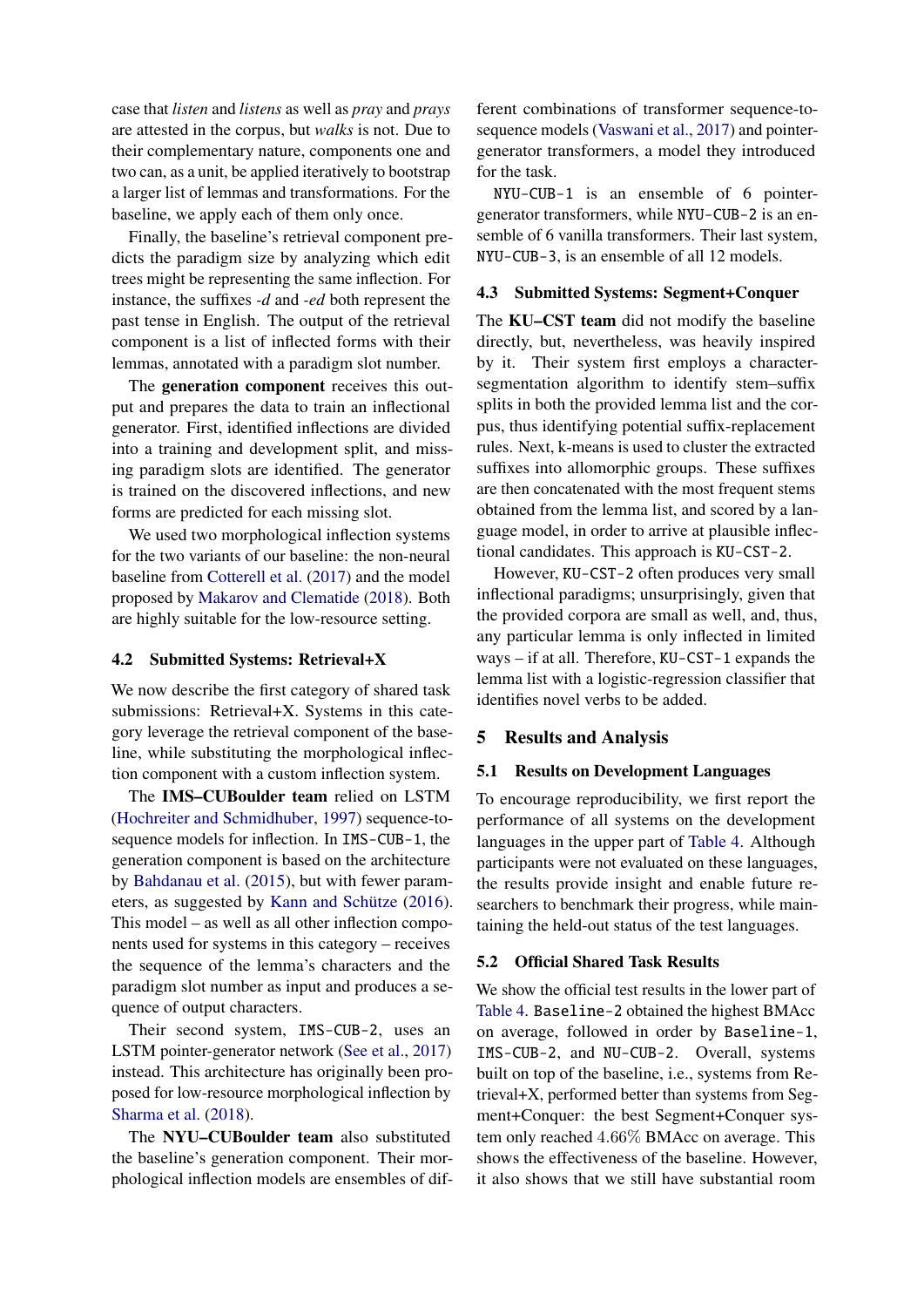<span id="page-6-0"></span>

|            |                                             | Baseline |               | KU-CST       |              |                            |                             |                                                                          |                | IMS-CUB |                                                              | NYU-CUB |                |  |              |  |              |       |
|------------|---------------------------------------------|----------|---------------|--------------|--------------|----------------------------|-----------------------------|--------------------------------------------------------------------------|----------------|---------|--------------------------------------------------------------|---------|----------------|--|--------------|--|--------------|-------|
|            |                                             |          |               | 2            |              |                            | $\mathcal{D}_{\mathcal{L}}$ |                                                                          |                | 2       |                                                              |         | 3              |  |              |  |              |       |
| MLT        | 9.12                                        |          | $(17)$ 20.00  |              |              | $(17)$ 0.22 $(254)$        | 1.30                        |                                                                          | $(2)$   14.41  |         | $(17)$ 17.35                                                 |         | $(17)$   15.29 |  | $(17)$ 15.59 |  | $(17)$ 15.88 | (17)  |
| FAS        | 6.67                                        |          | $(31)$ 6.54   |              | $(31)$  1.55 | (11)                       | 0.74                        | (2)                                                                      | 2.52           |         | $(31)$ 2.70                                                  | (31)    | 2.76           |  | $(31)$ 2.73  |  | $(31)$ 2.74  | (31)  |
| POR 1      | 40.39                                       |          | $(34)$ 39.56  |              |              | $(34)$   1.09(1104) 12.75  |                             |                                                                          | $(70)$ 38.69   |         | $(34)$ 39.17                                                 |         | $(34)$  39.93  |  | $(34)$ 39.95 |  | $(34)$ 40.07 | (34)  |
| <b>RUS</b> | 40.68                                       |          | $(19)$ 41.68  |              |              | $(19)$ 0.35 $(387)$        | 7.06                        |                                                                          | $(10)$  38.63  |         | $(19)$ 41.11                                                 |         | $(19)$  39.26  |  | $(19)$ 40.00 |  | $(19)$ 39.74 | (19)  |
|            | SWE   45.07                                 |          | $(15)$ 40.93  |              |              | $(15)$  0.93 (588) 22.82   |                             |                                                                          | $(17)$  37.60  |         | $(15)$ 39.93                                                 |         | $(15)$  39.80  |  | $(15)$ 39.93 |  | $(15)$ 40.13 | (15)  |
|            | avg. 28.39                                  |          | 29.74         |              | 0.83         |                            | 8.93                        |                                                                          | 26.37          |         | 28.05                                                        |         | 27.41          |  | 27.64        |  | 27.71        |       |
| EUS        | 0.06                                        |          | $(30)$ 0.06   |              | $(27)$ 0.02  | (30)                       | 0.01                        | (2)                                                                      | 0.04           |         | $(30)$ 0.06                                                  |         | $(30)$ 0.05    |  | $(30)$ 0.05  |  | $(30)$ 0.07  | (30)  |
| BUL        | 28.30                                       |          | $(35)$ 31.69  |              |              | $(34)$  2.99 (138)         | 4.15                        |                                                                          | $(13)$  27.22  |         | $(35)$ 32.11                                                 |         | (35) 27.69     |  | $(35)$ 28.94 |  | $(35)$ 27.89 | (35)  |
| ENG        | 65.60                                       |          | $(4)$ 66.20   |              | $(4)$ 3.53   | (51)                       | 17.29                       |                                                                          | $(7)$  47.80   |         | $(4)$ 61.00                                                  |         | $(4)$  50.20   |  | $(4)$ 52.80  |  | $(4)$ 51.20  | (4)   |
| <b>FIN</b> | 5.33                                        |          | $(21)$ 5.50   |              |              | $(21)$ 0.39 $(1169)$       | 2.08                        | (108)                                                                    | 4.90           |         | $(21)$ 5.38                                                  | (21)    | 5.36           |  | $(21)$ 5.47  |  | $(21)$ 5.35  | (21)  |
| DEU        | 128.35                                      |          | $(9)$ 29.00   |              |              | $(9)$ 0.70 $(425)$         | 4.98                        |                                                                          | $(40)$  24.60  |         | $(9)$ 28.35                                                  |         | $(9)$  27.30   |  | $(9)$ 27.35  |  | $(9)$ 27.35  | (9)   |
|            | KAN  15.49                                  |          | $(172)$ 15.12 | $(172)$ 4.27 |              | (44)                       | 1.69                        |                                                                          |                |         | $(1)$  10.50 (172) 15.65 (172) 11.10 (172) 11.16 (172) 11.10 |         |                |  |              |  |              | (172) |
| <b>NAV</b> | 3.23                                        | (3)      | 3.27          |              | $(3)$ 0.13   | (38)                       | 0.20                        | (2)                                                                      | 0.33           |         | $(3)$ 1.17                                                   | (3)     | 0.40           |  | $(3)$ 0.43   |  | $(3)$ 0.43   | (3)   |
| SPA        | 122.96                                      |          | $(29)$ 23.67  |              |              | $(29)$  3.52 $(225)$ 10.84 |                             |                                                                          | $(40)$   19.50 |         | $(29)$ 22.34                                                 |         | $(29)$  20.39  |  | $(29)$ 20.56 |  | $(29)$ 20.30 | (29)  |
|            | TUR   14.21 (104) 15.53 (104) $ 0.11(1772)$ |          |               |              |              |                            |                             | $0.71$ (502) 13.54 (104) 14.73 (104) 14.88 (104) 15.39 (104) 15.13 (104) |                |         |                                                              |         |                |  |              |  |              |       |
|            | avg. $  20.39$                              |          | 21.12         |              | 1.74         |                            | 4.66                        |                                                                          | 16.49          |         | 20.09                                                        |         | 17.49          |  | 18.02        |  | 17.65        |       |

Table 4: BMAcc in percentages and the number of predicted paradigm slots after merging for all submitted systems and the baselines on all development (top) and test languages (bottom). Best scores are in bold.

for improvement on unsupervised morphological paradigm completion.

Looking at individual languages, Baseline-2 performed best for all languages except for EUS, where NYU-CUB-3 obtained the highest BMAcc, and BUL and KAN, where IMS-CUB-2 was best.

## 5.3 Analysis: Seen and Unseen Lemmas

We further look separately at the results for lemmas which appear in the corpus and those that do not. While seeing a lemma in context might help some systems, we additionally assume that inflections of attested lemmas are also more likely to appear in the corpus. Thus, we expect the performance for seen lemmas to be higher on average.

Examining the performance with respect to observed *inflected forms* might give cleaner results. However, we instead perform this analysis on a per-lemma basis, since the lemmas are part of a system's *input*, while the inflected forms are not.

[Table 5](#page-7-0) shows the performance of all systems for seen and unseen lemmas. Surprisingly, both versions of the baseline show similar BMAcc for both settings with a maximum difference of 0.12% on average. However, the baseline is the only system that performs equally well for unseen lemmas; IMS-CUB-1 observes the largest difference, with an absolute drop of 7.85% BMAcc when generating the paradigms of unseen lemmas. Investigating the cause for IMS-CUB-1's low BMAcc, we manually inspected the English output files, and found that, for unseen lemmas, many generations are nonsensical (e.g., *demoates* as an inflected form of *demodulate*). This does not happen in the case of seen lemmas. A similar effect has been found by [Kann and](#page-9-12) Schütze  $(2018)$ , who concluded that this might be caused by the LSTM sequence-to-sequence model not having seen similar character sequences during training. The fact that IMS-CUB-2, which uses another inflection model, performs better for unseen lemmas confirms this suspicion. Thus, additional training of the inflection component of IMS-CUB-1 on words from the corpus might improve generation. Conversely, the baseline – which benefits from inflection models specifically catered to low-resource settings – is better suited to inflecting unseen lemmas. Overall, we conclude that there is little evidence that the difficulty of the task increases for unseen lemmas. Rather, inflection systems need to compensate for the low contextual variety in their training data.

## 6 Where from and Where to?

### 6.1 Previous Work

Prior to this shared task, most research on unsupervised systems for morphology was concerned with developing approaches to segment words into morphemes, i.e., their smallest meaning-bearing units [\(Goldsmith,](#page-9-13) [2001;](#page-9-13) [Creutz,](#page-9-14) [2003;](#page-9-14) [Creutz and La](#page-9-15)[gus,](#page-9-15) [2007;](#page-9-15) [Snyder and Barzilay,](#page-10-8) [2008;](#page-10-8) [Goldwater](#page-9-16) [et al.,](#page-9-16) [2009;](#page-9-16) [Kurimo et al.,](#page-10-9) [2010;](#page-10-9) [Kudo and Richard](#page-10-10)[son,](#page-10-10) [2018\)](#page-10-10). These methods were built around the observation that inflectional morphemes are very common across word types, and leveraged probabil-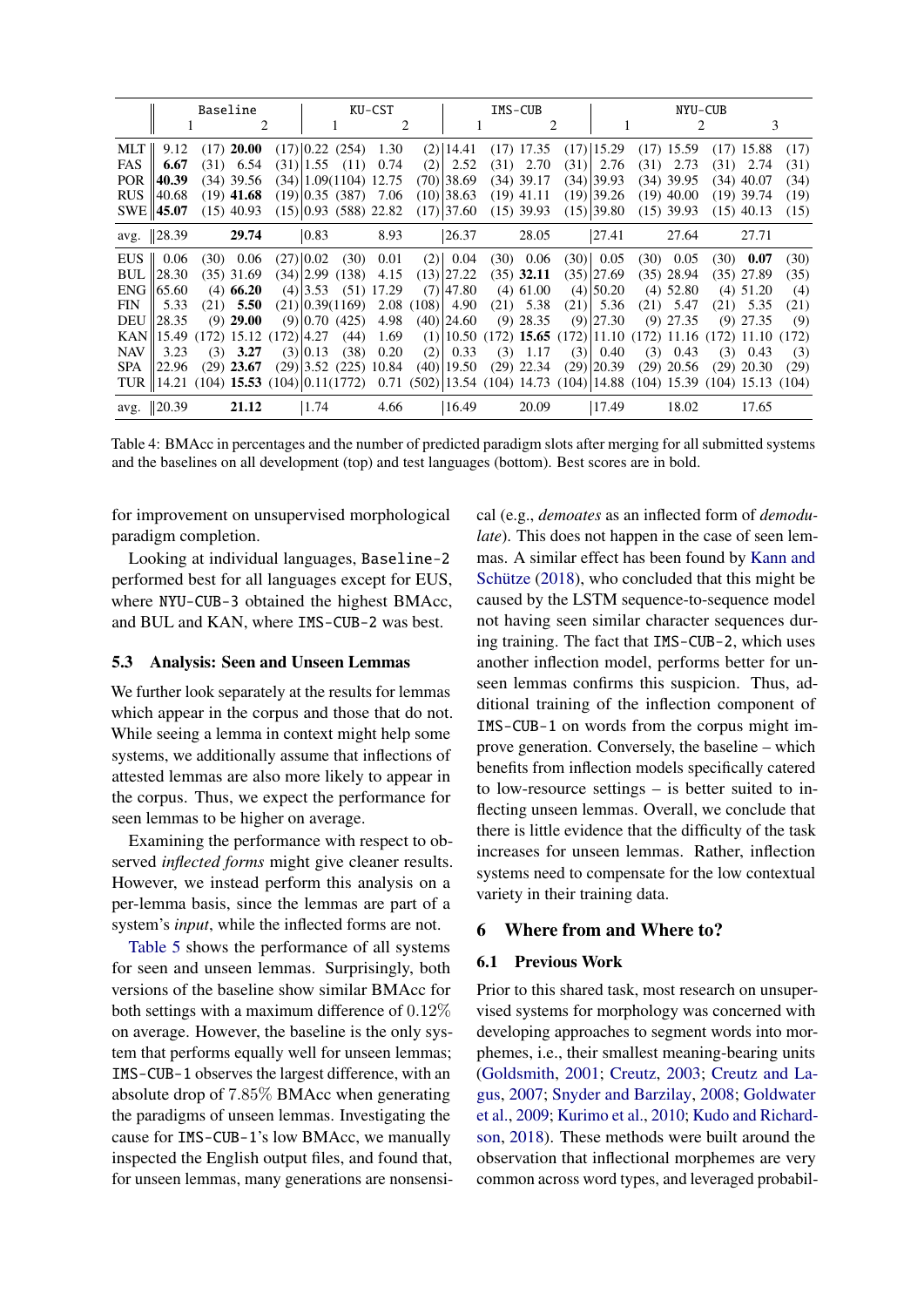<span id="page-7-0"></span>

| Baseline   |                                                                                                                      |  |              |        | KU-CST       |                          |          |                  | IMS-CUB           |  |                                                                           |     | NYU-CUB         |  |              |  |              |      |
|------------|----------------------------------------------------------------------------------------------------------------------|--|--------------|--------|--------------|--------------------------|----------|------------------|-------------------|--|---------------------------------------------------------------------------|-----|-----------------|--|--------------|--|--------------|------|
|            |                                                                                                                      |  |              | 2<br>1 |              | 2<br>1                   |          |                  | 2<br>$\mathbf{1}$ |  |                                                                           | 3   |                 |  |              |  |              |      |
|            | EUS $\parallel$ 0.11                                                                                                 |  | $(30)$ 0.11  |        | $(19)$ 0.03  | (30)                     | 0.03     |                  | $(2)$ 0.11        |  | $(28)$ 0.19                                                               |     | $(30)$ 0.11     |  | $(30)$ 0.11  |  | $(30)$ 0.11  | (30) |
|            | $BUL$   25.48                                                                                                        |  | $(35)$ 28.93 |        |              | $(34)$  5.62 (138)       | 6.33     |                  | $(13)$  27.85     |  | $(35)$ 29.70                                                              |     | $(34)$  29.30   |  | $(35)$ 29.78 |  | $(35)$ 29.52 | (35) |
| ENG        | 70.80                                                                                                                |  | $(4)$ 71.20  |        |              | $(4)$  3.02 (51) 18.86   |          |                  | $(7)$ 69.60       |  | $(4)$ 70.40                                                               |     | $(4)$ 69.20     |  | $(4)$ 70.00  |  | $(4)$ 70.00  | (4)  |
| FIN        | 6.17                                                                                                                 |  | $(21)$ 6.38  |        |              | $(21)$ 0.70(1169)        |          | $3.60(108)$ 6.11 |                   |  | $(21)$ 6.65                                                               |     | $(21)$ 6.55     |  | $(21)$ 6.58  |  | $(21)$ 6.57  | (21) |
| DEU        | 26.70                                                                                                                |  | $(9)$ 27.00  |        |              | $(9)$   1.14 $(425)$     | 8.75     |                  | $(40)$  27.40     |  | $(9)$ 27.30                                                               |     | $(9)$  27.50    |  | $(9)$ 27.60  |  | $(9)$ 27.40  | (9)  |
|            | KAN  16.35 (171) 15.61 (172) 6.61                                                                                    |  |              |        |              | (44)                     | 1.69     |                  |                   |  | $(1)$  13.99 (172) <b>16.49</b> (172) 14.63 (172) 14.68 (172) 14.63 (172) |     |                 |  |              |  |              |      |
| <b>NAV</b> | 2.96                                                                                                                 |  | $(3)$ 2.96   |        | $(3)$   1.46 | (38)                     | 2.22     | (2)              | 2.96              |  | $(3)$ 2.96                                                                |     | $(3)$ 2.96      |  | $(3)$ 2.96   |  | $(3)$ 2.96   | (3)  |
| SPA        | 20.97                                                                                                                |  | $(29)$ 21.60 |        |              | $(29)$  4.43 (225) 16.37 |          |                  |                   |  | $(40)$  20.40 (29) 21.14                                                  |     | $(29)$  21.17   |  | $(29)$ 21.09 |  | $(29)$ 21.14 | (29) |
|            | TUR   14.68 (104) 16.38 (104) 0.23(1772) 1.42 (502) 16.98 (104) 18.02 (104) 18.30 (104) 18.70 (104) 18.50 (104)      |  |              |        |              |                          |          |                  |                   |  |                                                                           |     |                 |  |              |  |              |      |
|            | avg.   20.47                                                                                                         |  | 21.13        |        | 2.58         |                          | 6.59     |                  | 20.60             |  | 21.43                                                                     |     | 21.08           |  | 21.28        |  | 21.20        |      |
|            | EUS $\parallel$ 0.06                                                                                                 |  | $(30)$ 0.06  |        | (30) 0.03    | (30)                     | $0.00\,$ | (2)              | 0.03              |  | $(30)$ 0.04                                                               |     | $(30)$ 0.05     |  | $(30)$ 0.05  |  | $(30)$ 0.07  | (30) |
| BUL        | 31.11                                                                                                                |  | $(35)$ 34.44 |        |              | $(34)$ 0.83 $(138)$      | 2.04     |                  | $(13)$  26.59     |  | $(35)$ 34.52                                                              |     | (35) 26.07      |  | $(35)$ 28.11 |  | $(35)$ 26.26 | (35) |
|            | $ENG$   60.40                                                                                                        |  | $(4)$ 61.20  |        |              | $(4)$  4.12 $(51)$ 15.71 |          |                  | $(7)$  26.00      |  | $(4)$ 51.60                                                               |     | $(4)$  31.20    |  | $(4)$ 35.60  |  | $(4)$ 32.40  | (4)  |
| <b>FIN</b> | 4.52                                                                                                                 |  | $(21)$ 4.62  |        |              | $(21)$ 0.12(1169)        |          | 0.98(108)        | 3.69              |  | $(21)$ 4.11                                                               |     | $(21)$ 4.17     |  | $(21)$ 4.37  |  | $(21)$ 4.13  | (21) |
| <b>DEU</b> | 30.84                                                                                                                |  | $(9)$ 32.63  |        |              | $(9)$ 0.55 (425)         | 3.05     |                  | $(40)$  22.95     |  | $(9)$ 30.95                                                               |     | $(9)$  28.74    |  | $(9)$ 28.63  |  | $(9)$ 28.95  | (9)  |
|            | KAN  14.64 (172) 14.55 (172) 1.88                                                                                    |  |              |        |              | (24)                     | 1.69     | (1)              |                   |  | 6.72 (172) 14.72 (172) 7.27 (172) 7.33 (172) 7.28 (172)                   |     |                 |  |              |  |              |      |
| <b>NAV</b> | 3.26                                                                                                                 |  | $(3)$ 3.30   |        | $(3)$ 0.00   | (38)                     | 0.00     | (2)              | 0.07              |  | $(3)$ 0.99                                                                | (3) | 0.15            |  | $(3)$ 0.18   |  | $(3)$ 0.18   | (3)  |
| SPA        | 24.94                                                                                                                |  | $(29)$ 25.74 |        |              | $(29)$ 3.86 $(225)$      | 8.94     |                  | $(40)$   18.60    |  | $(29)$ 23.54                                                              |     | $(29)$   19.60  |  | $(29)$ 20.03 |  | $(29)$ 19.46 | (29) |
|            | TUR   13.73 (104) 14.70 (104) $ 0.00(1757)$ 0.00 (500)  10.12 (104) 11.47 (104)  11.48 (104) 12.08 (104) 11.77 (104) |  |              |        |              |                          |          |                  |                   |  |                                                                           |     |                 |  |              |  |              |      |
|            | avg.   20.39                                                                                                         |  | 21.25        |        | 1.27         |                          | 3.60     |                  | 12.75             |  | 19.10                                                                     |     | $ 14.30\rangle$ |  | 15.15        |  | 14.50        |      |

Table 5: BMAcc in percentages and the number of predicted paradigm slots after merging for all submitted systems and the baselines on all test languages; listed separately for lemmas which appear in the corpus (top) and lemmas which do not (bottom). Best scores are in bold.

ity estimates such as maximum likelihood (MLE) or maximum a posteriori (MAP) estimations to determine segmentation points, or minimum description length (MDL)-based approaches. However, they tended to make assumptions regarding how morphemes are combined, and worked best for purely concatenative morphology. Furthermore, these methods had no productive method of handling allomorphy—morphemic variance was simply treated as separate morphemes.

The task of unsupervised morphological paradigm completion concerns more than just segmentation: besides capturing how morphology is reflected in the word form, it also requires correctly clustering transformations into paradigm slots and, finally, generation of unobserved forms.

While [Xu et al.](#page-11-1) [\(2018\)](#page-11-1) did discover something similar to paradigms, those paradigms were a means to a segmentation end and the shape or size of the paradigms was not a subject of their research. [Moon et al.](#page-10-11) [\(2009\)](#page-10-11) similarly uses segmentation and clustering of affixes to group words into *conflation sets*, groups of morphologically related words, in an unsupervised way. Their work assumes prefixing and suffixing morphology. In a more task-driven line of research, [Soricut and Och](#page-10-12) [\(2015\)](#page-10-12) develop an approach to learn morphological transformation rules from observing how consis-

tently word embeddings change between related word forms, with the goal of providing useful word embeddings for unseen words.

Our task further differs from traditional paradigm completion (e.g., [Dreyer and Eisner,](#page-9-17) [2011;](#page-9-17) [Ahlberg et al.,](#page-9-18) [2015\)](#page-9-18) in that *no* seed paradigms are observed. Thus, no information is being provided regarding the paradigm size, inflectional features, or relationships between lemmas and inflected forms. Other recent work [\(Nicolai](#page-10-13) [and Yarowsky,](#page-10-13) [2019;](#page-10-13) [Nicolai et al.,](#page-10-14) [2020\)](#page-10-14) learned fine-grained morphosyntactic tools from the Bible, though they leveraged supervision projected from higher-resource languages [\(Yarowsky et al.,](#page-11-2) [2001;](#page-11-2) Täckström et al., [2013\)](#page-11-3).

Past shared tasks. This task extends a tradition of SIGMORPHON shared tasks concentrating on inflectional morphology.

The first such task [\(Cotterell et al.,](#page-9-3) [2016\)](#page-9-3) encouraged participants to create inflectional tools in a typologically diverse group of 10 languages. The task was fully-supervised, requiring systems to learn inflectional morphology from a large annotated database. This task is similar to human learners needing to generate inflections of previously unencountered word forms, after having studied thousands of other types.

The second task [\(Cotterell et al.,](#page-9-8) [2017\)](#page-9-8) extended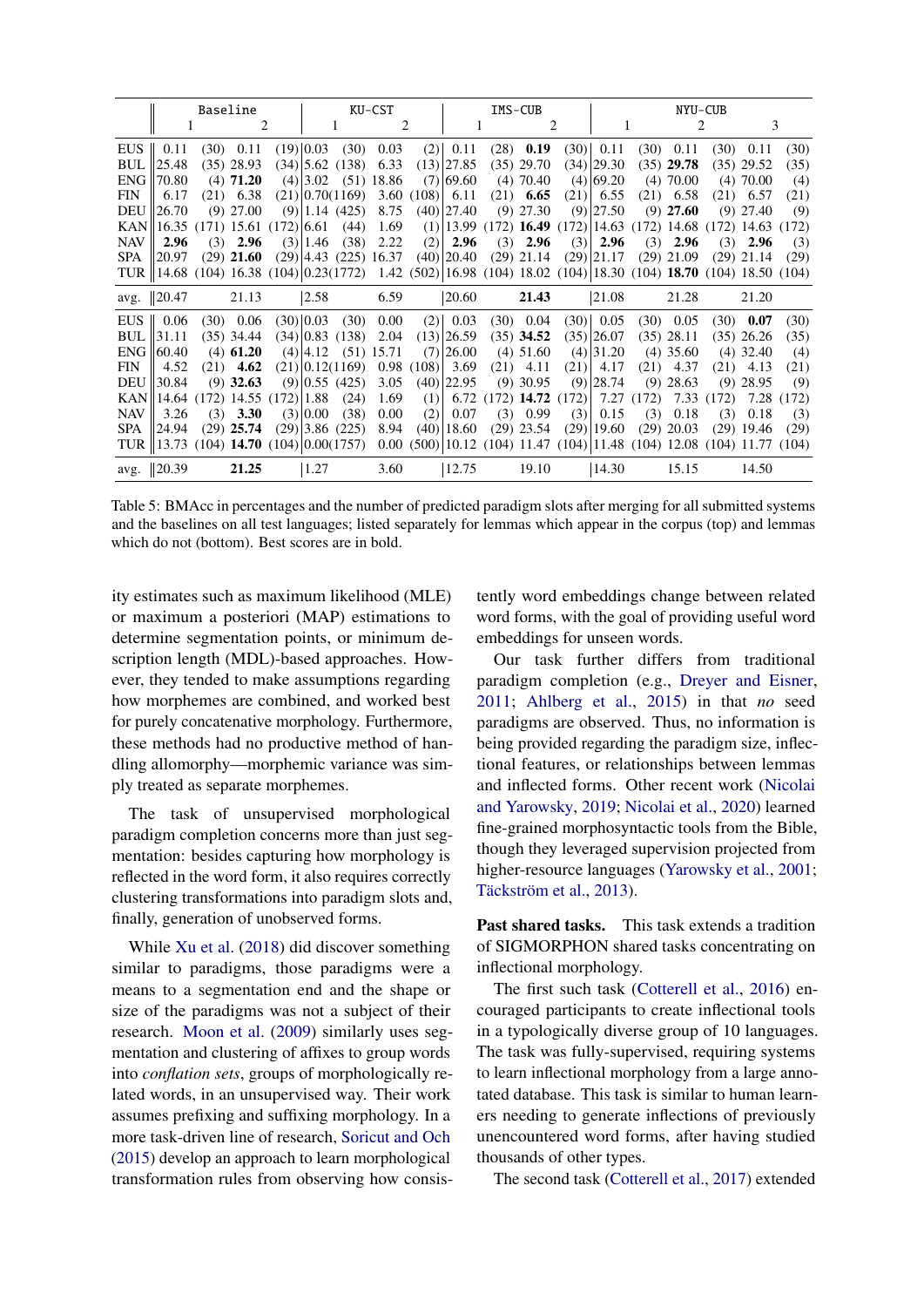the first task from 10 to 52 languages and started to encourage the development of tools for the lowresource setting. While the first shared task approximated an adult learner with experience with thousands of word forms, low-resource inflection was closer to the language learner that has only studied a small number of inflections—however, it was closer to L2 learning than L1, as it still required training sets with lemma–inflection–slot triplets. The 2017 edition of the shared task also introduced a paradigm-completion subtask: participants were given partially observed paradigms and asked to generate missing forms, based on complete paradigms observed during training. This could be described as the supervised version of our unsupervised task, and notably did not require participants to identify inflected forms from raw text—a crucial step in L1 learning.

The third year of the shared task [\(Cotterell et al.,](#page-9-19) [2018\)](#page-9-19) saw a further extension to more than 100 languages and another step away from supervised learning, in the form of a contextual prediction task. This task stripped away inflectional annotations, requiring participants to generate an inflection solely utilizing a provided lemma and sentential cues. This task further imitated language learners, but extended beyond morphological learning to morphosyntactic incorporation. Furthermore, removing the requirement of an inflectional feature vector more closely approximated the generation step in our task. However, it was still supervised in that participants were provided with lemma–inflection pairs in context during training. We, in contrast, made no assumption of the existence of such pairs.

Finally, the fourth iteration of the task [\(Mc-](#page-10-15)[Carthy et al.,](#page-10-15) [2019\)](#page-10-15) again concentrated on lesssupervised inflection. Cross-lingual training allowed low-resource inflectors to leverage information from high-resource languages, while a contextual analysis task flipped the previous year's contextual task on its head—tagging a sentence with inflectional information. This process is very similar to the retrieval portion of our task. We extended this effort to not only identify the paradigm slot of particular word, but to combine learned information from each class to extend and complete existing paradigms. Furthermore, we lifted the requirement of named inflectional features, more closely approximating the problem as approached by L1 language learners.

#### 6.2 Future Shared Tasks

Future editions of the shared task could extend this year's Task 2 to a larger variety of languages or parts of speech. Another possible direction is to focus on derivational morphology instead of or in addition to inflectional morphology. We are also considering merging Task 2 with the traditional morphological inflection task: participants could then choose to work on the overall task or on either of the retrieval or generation subproblem.

Finally, we are looking into extending the shared task to use speech data as input. This is closer to how L1 learners acquire morphological knowledge, and, while this could make the task harder in some aspects, it could make it easier in others.

### 7 Conclusion

We presented the findings of the SIGMORPHON 2020 shared task on unsupervised morphological paradigm completion (SIGMORPHON 2020 Task 2), in which participants were asked to generate paradigms without explicit supervision.

Surprisingly, no team was able to outperform the provided baseline, a pipeline system, on average over all test languages. Even though 2 submitted systems were better on 3 individual languages, this highlights that the task is still an open challenge for the NLP community. We argue that it is an important one: systems obtaining high performance will be able to aid the development of human language technologies for low-resource languages.

All teams that participated in the shared task devised modular approaches. Thus, it will be easy to include improved components in the future as, for instance, systems for morphological inflection improve. We released all data, the baseline, the evaluation script, and the system outputs in the official repository, $3$  in the hope that this shared task will lay the foundation for future research on unsupervised morphological paradigm completion.

### Acknowledgments

First and foremost, we would like to thank all of our shared task participants. We further thank the passionate morphologists who joined for lunch in Florence's *mercato centrale* on the last day of ACL 2019 to plan the 2020 shared task, as well as the SIGMORPHON Exec, who made this shared task possible.

<span id="page-8-0"></span><sup>3</sup> [https://github.com/sigmorphon/2020/tree/](https://github.com/sigmorphon/2020/tree/master/task2) [master/task2](https://github.com/sigmorphon/2020/tree/master/task2)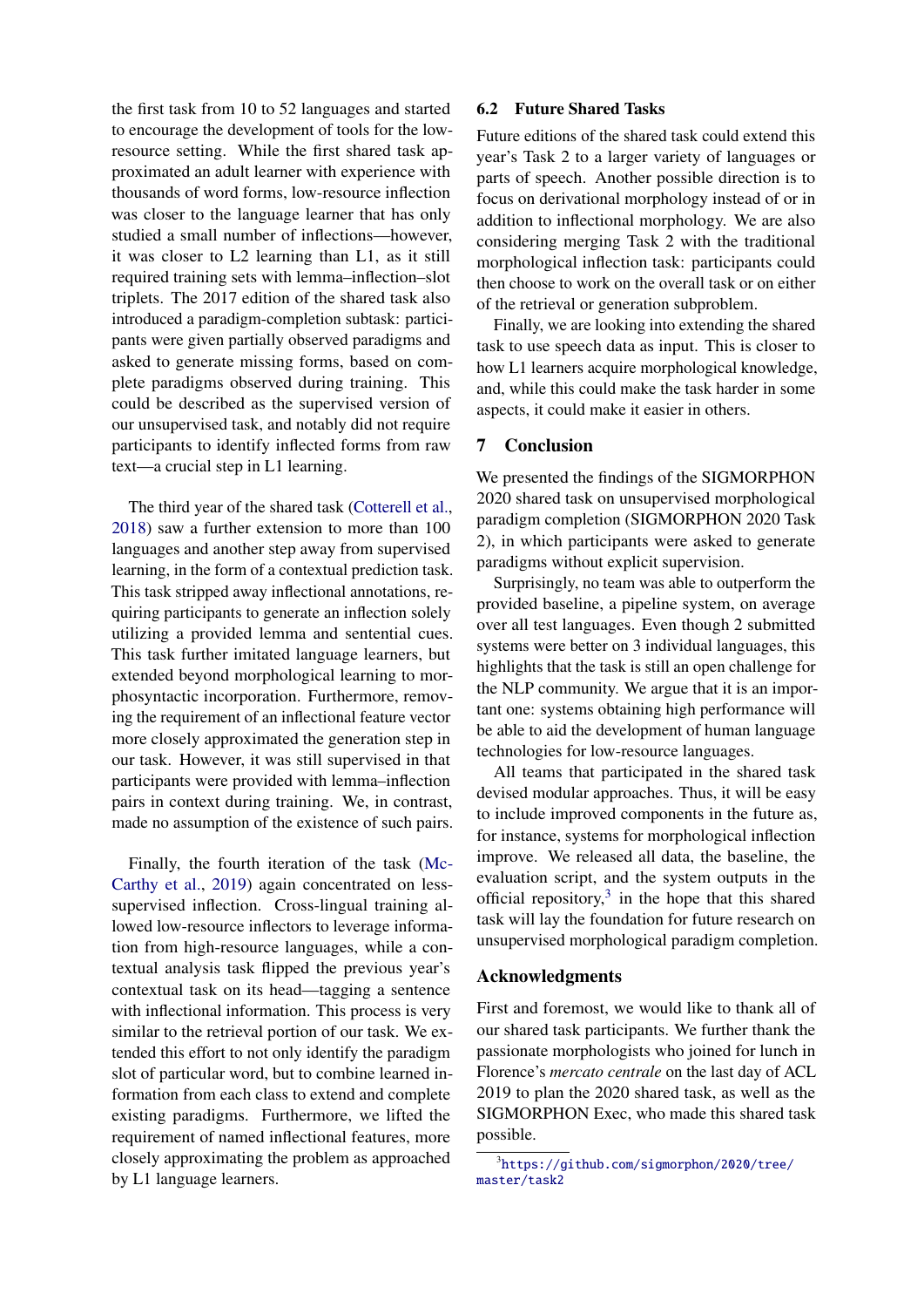#### References

- <span id="page-9-6"></span>Manex Agirrezabal and Jürgen Wedekind. 2020. KU-CST at the SIGMORPHON 2020 task 2 on unsupervised morphological paradigm completion. In *Proceedings of the 17th SIGMORPHON Workshop on Computational Research in Phonetics, Phonology, and Morphology*. Association for Computational Linguistics.
- <span id="page-9-18"></span>Malin Ahlberg, Markus Forsberg, and Mans Hulden. 2015. [Paradigm classification in supervised learn](https://doi.org/10.3115/v1/N15-1107)[ing of morphology.](https://doi.org/10.3115/v1/N15-1107) In *Proceedings of the 2015 Conference of the North American Chapter of the Association for Computational Linguistics: Human Language Technologies*, pages 1024–1029, Denver, Colorado. Association for Computational Linguistics.
- <span id="page-9-10"></span>Dzmitry Bahdanau, Kyunghyun Cho, and Yoshua Bengio. 2015. [Neural machine translation by jointly](http://arxiv.org/abs/1409.0473) [learning to align and translate.](http://arxiv.org/abs/1409.0473) In *3rd International Conference on Learning Representations, ICLR 2015, San Diego, CA, USA, May 7-9, 2015, Conference Track Proceedings*.
- <span id="page-9-0"></span>Jean Berko. 1958. The child's learning of english morphology. *Word*, 14(2-3):150–177.
- <span id="page-9-2"></span>Caitlin Christianson, Jason Duncan, and Boyan Onyshkevych. 2018. [Overview of the DARPA](https://doi.org/10.1007/s10590-017-9212-4) [LORELEI program.](https://doi.org/10.1007/s10590-017-9212-4) *Machine Translation*, 32(1):3– 9.
- <span id="page-9-7"></span>Grzegorz Chrupała. 2008. *Towards a machinelearning architecture for lexical functional grammar parsing*. Ph.D. thesis, Dublin City University.
- <span id="page-9-19"></span>Ryan Cotterell, Christo Kirov, John Sylak-Glassman, Géraldine Walther, Ekaterina Vylomova, Arya D. McCarthy, Katharina Kann, Sebastian Mielke, Garrett Nicolai, Miikka Silfverberg, David Yarowsky, Jason Eisner, and Mans Hulden. 2018. [The CoNLL–](https://doi.org/10.18653/v1/K18-3001) [SIGMORPHON 2018 shared task: Universal mor](https://doi.org/10.18653/v1/K18-3001)[phological reinflection.](https://doi.org/10.18653/v1/K18-3001) In *Proceedings of the CoNLL–SIGMORPHON 2018 Shared Task: Universal Morphological Reinflection*, pages 1–27, Brussels. Association for Computational Linguistics.
- <span id="page-9-8"></span>Ryan Cotterell, Christo Kirov, John Sylak-Glassman, Géraldine Walther, Ekaterina Vylomova, Patrick Xia, Manaal Faruqui, Sandra Kübler, David Yarowsky, Jason Eisner, and Mans Hulden. 2017. [CoNLL-SIGMORPHON 2017 shared task: Univer](https://doi.org/10.18653/v1/K17-2001)[sal morphological reinflection in 52 languages.](https://doi.org/10.18653/v1/K17-2001) In *Proceedings of the CoNLL SIGMORPHON 2017 Shared Task: Universal Morphological Reinflection*, pages 1–30, Vancouver. Association for Computational Linguistics.
- <span id="page-9-3"></span>Ryan Cotterell, Christo Kirov, John Sylak-Glassman, David Yarowsky, Jason Eisner, and Mans Hulden. 2016. [The SIGMORPHON 2016 shared Task—](https://doi.org/10.18653/v1/W16-2002) [Morphological reinflection.](https://doi.org/10.18653/v1/W16-2002) In *Proceedings of the 14th SIGMORPHON Workshop on Computational Research in Phonetics, Phonology, and Morphology*, pages 10–22, Berlin, Germany. Association for Computational Linguistics.
- <span id="page-9-14"></span>Mathias Creutz. 2003. [Unsupervised segmentation of](https://doi.org/10.3115/1075096.1075132) [words using prior distributions of morph length and](https://doi.org/10.3115/1075096.1075132) [frequency.](https://doi.org/10.3115/1075096.1075132) In *Proceedings of the 41st Annual Meeting of the Association for Computational Linguistics*, pages 280–287, Sapporo, Japan. Association for Computational Linguistics.
- <span id="page-9-15"></span>Mathias Creutz and Krista Lagus. 2007. [Unsupervised](https://doi.org/10.1145/1187415.1187418) [models for morpheme segmentation and morphol](https://doi.org/10.1145/1187415.1187418)[ogy learning.](https://doi.org/10.1145/1187415.1187418) *ACM Trans. Speech Lang. Process.*, 4(1).
- <span id="page-9-17"></span>Markus Dreyer and Jason Eisner. 2011. [Discovering](https://www.aclweb.org/anthology/D11-1057) [morphological paradigms from plain text using a](https://www.aclweb.org/anthology/D11-1057) [Dirichlet process mixture model.](https://www.aclweb.org/anthology/D11-1057) In *Proceedings of the 2011 Conference on Empirical Methods in Natural Language Processing*, pages 616–627, Edinburgh, Scotland, UK. Association for Computational Linguistics.
- <span id="page-9-13"></span>John Goldsmith. 2001. [Unsupervised learning of the](https://doi.org/10.1162/089120101750300490) [morphology of a natural language.](https://doi.org/10.1162/089120101750300490) *Computational Linguistics*, 27(2):153–198.
- <span id="page-9-16"></span>Sharon Goldwater, Thomas L. Griffiths, and Mark Johnson. 2009. [A Bayesian framework for word seg](https://doi.org/https://doi.org/10.1016/j.cognition.2009.03.008)[mentation: Exploring the effects of context.](https://doi.org/https://doi.org/10.1016/j.cognition.2009.03.008) *Cognition*, 112(1):21 – 54.
- <span id="page-9-9"></span>Sepp Hochreiter and Jürgen Schmidhuber. 1997. [Long short-term memory.](https://doi.org/10.1162/neco.1997.9.8.1735) *Neural Computation*, 9(8):1735–1780.
- <span id="page-9-1"></span>Huiming Jin, Liwei Cai, Yihui Peng, Chen Xia, Arya D. McCarthy, and Katharina Kann. 2020. Unsupervised morphological paradigm completion. In *Proceedings of the 58th Annual Meeting of the Association for Computational Linguistics*. Association for Computational Linguistics.
- <span id="page-9-11"></span>Katharina Kann and Hinrich Schütze. 2016. [Single](https://doi.org/10.18653/v1/P16-2090)[model encoder-decoder with explicit morphological](https://doi.org/10.18653/v1/P16-2090) [representation for reinflection.](https://doi.org/10.18653/v1/P16-2090) In *Proceedings of the 54th Annual Meeting of the Association for Computational Linguistics (Volume 2: Short Papers)*, pages 555–560, Berlin, Germany. Association for Computational Linguistics.
- <span id="page-9-12"></span>Katharina Kann and Hinrich Schütze. 2018. [Neural](https://doi.org/10.18653/v1/D18-1363) [transductive learning and beyond: Morphological](https://doi.org/10.18653/v1/D18-1363) [generation in the minimal-resource setting.](https://doi.org/10.18653/v1/D18-1363) In *Proceedings of the 2018 Conference on Empirical Methods in Natural Language Processing*, pages 3254– 3264, Brussels, Belgium. Association for Computational Linguistics.
- <span id="page-9-4"></span>Richard M. Karp. 1980. [An algorithm to solve the](https://doi.org/10.1002/net.3230100205)  $m \times$ *n* [assignment problem in expected time](https://doi.org/10.1002/net.3230100205) *O*(*mn* log *n*). *Networks*, 10(2):143–152.
- <span id="page-9-5"></span>Christo Kirov, Ryan Cotterell, John Sylak-Glassman, Géraldine Walther, Ekaterina Vylomova, Patrick Xia, Manaal Faruqui, Sebastian Mielke, Arya Mc-Carthy, Sandra Kübler, David Yarowsky, Jason Eisner, and Mans Hulden. 2018. [UniMorph 2.0: Uni](https://www.aclweb.org/anthology/L18-1293)[versal morphology.](https://www.aclweb.org/anthology/L18-1293) In *Proceedings of the Eleventh*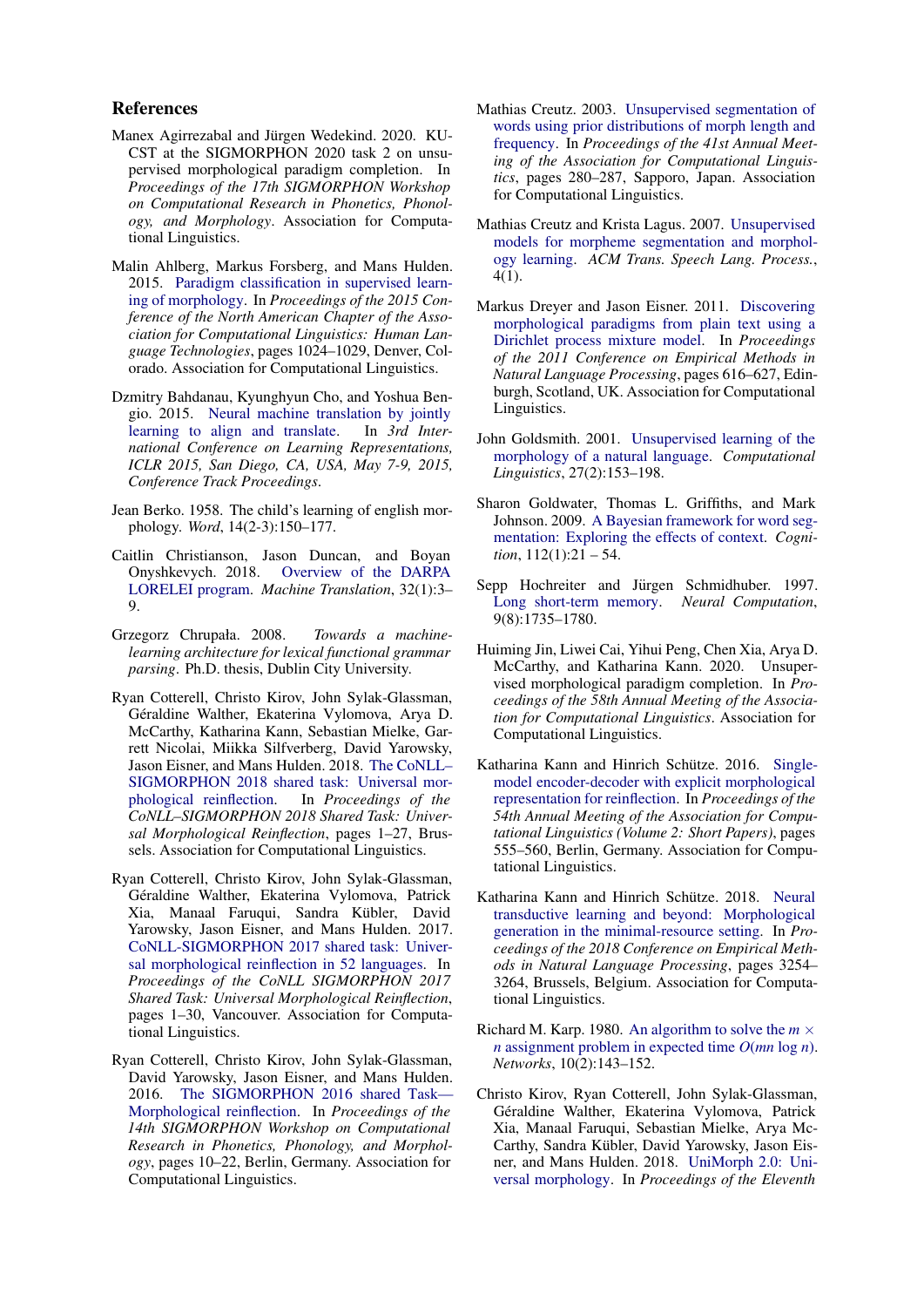*International Conference on Language Resources and Evaluation (LREC-2018)*, Miyazaki, Japan. European Languages Resources Association (ELRA).

- <span id="page-10-10"></span>Taku Kudo and John Richardson. 2018. [SentencePiece:](https://doi.org/10.18653/v1/D18-2012) [A simple and language independent subword tok](https://doi.org/10.18653/v1/D18-2012)[enizer and detokenizer for neural text processing.](https://doi.org/10.18653/v1/D18-2012) In *Proceedings of the 2018 Conference on Empirical Methods in Natural Language Processing: System Demonstrations*, pages 66–71, Brussels, Belgium. Association for Computational Linguistics.
- <span id="page-10-9"></span>Mikko Kurimo, Sami Virpioja, Ville Turunen, and Krista Lagus. 2010. [Morpho challenge 2005-2010:](https://www.aclweb.org/anthology/W10-2211) [Evaluations and results.](https://www.aclweb.org/anthology/W10-2211) In *Proceedings of the 11th Meeting of the ACL Special Interest Group on Computational Morphology and Phonology*, pages 87–95, Uppsala, Sweden. Association for Computational Linguistics.
- <span id="page-10-3"></span>Manuel Mager and Katharina Kann. 2020. The IMS–CUBoulder system for the SIGMORPHON 2020 shared task on unsupervised morphological paradigm completion. In *Proceedings of the 17th SIGMORPHON Workshop on Computational Research in Phonetics, Phonology, and Morphology*. Association for Computational Linguistics.
- <span id="page-10-5"></span>Peter Makarov and Simon Clematide. 2018. [Imita](https://doi.org/10.18653/v1/D18-1314)[tion learning for neural morphological string trans](https://doi.org/10.18653/v1/D18-1314)[duction.](https://doi.org/10.18653/v1/D18-1314) In *Proceedings of the 2018 Conference on Empirical Methods in Natural Language Processing*, pages 2877–2882, Brussels, Belgium. Association for Computational Linguistics.
- <span id="page-10-15"></span>Arya D. McCarthy, Ekaterina Vylomova, Shijie Wu, Chaitanya Malaviya, Lawrence Wolf-Sonkin, Garrett Nicolai, Christo Kirov, Miikka Silfverberg, Sebastian J. Mielke, Jeffrey Heinz, Ryan Cotterell, and Mans Hulden. 2019. [The SIGMORPHON 2019](https://doi.org/10.18653/v1/W19-4226) [shared task: Morphological analysis in context and](https://doi.org/10.18653/v1/W19-4226) [cross-lingual transfer for inflection.](https://doi.org/10.18653/v1/W19-4226) In *Proceedings of the 16th Workshop on Computational Research in Phonetics, Phonology, and Morphology*, pages 229– 244, Florence, Italy. Association for Computational Linguistics.
- <span id="page-10-1"></span>Arya D. McCarthy, Rachel Wicks, Dylan Lewis, Aaron Mueller, Winston Wu, Oliver Adams, Garrett Nicolai, Matt Post, and David Yarowsky. 2020. [The](https://www.aclweb.org/anthology/2020.lrec-1.352) [Johns Hopkins University Bible Corpus: 1600+](https://www.aclweb.org/anthology/2020.lrec-1.352) [tongues for typological exploration.](https://www.aclweb.org/anthology/2020.lrec-1.352) In *Proceedings of the Twelfth International Conference on Language Resources and Evaluation (LREC 2020)*. European Language Resources Association (ELRA).
- <span id="page-10-11"></span>Taesun Moon, Katrin Erk, and Jason Baldridge. 2009. [Unsupervised morphological segmentation and clus](https://www.aclweb.org/anthology/D09-1070)[tering with document boundaries.](https://www.aclweb.org/anthology/D09-1070) In *Proceedings of the 2009 Conference on Empirical Methods in Natural Language Processing*, pages 668–677, Singapore. Association for Computational Linguistics.
- <span id="page-10-14"></span>Garrett Nicolai, Dylan Lewis, Arya D. McCarthy, Aaron Mueller, Winston Wu, and David Yarowsky.

2020. [Fine-grained morphosyntactic analysis and](https://www.aclweb.org/anthology/2020.lrec-1.488) [generation tools for more than one thousand lan](https://www.aclweb.org/anthology/2020.lrec-1.488)[guages.](https://www.aclweb.org/anthology/2020.lrec-1.488) In *Proceedings of The 12th Language Resources and Evaluation Conference*, pages 3963– 3972, Marseille, France. European Language Resources Association.

- <span id="page-10-13"></span>Garrett Nicolai and David Yarowsky. 2019. [Learning](https://doi.org/10.18653/v1/P19-1172) [morphosyntactic analyzers from the Bible via itera](https://doi.org/10.18653/v1/P19-1172)[tive annotation projection across 26 languages.](https://doi.org/10.18653/v1/P19-1172) In *Proceedings of the 57th Annual Meeting of the Association for Computational Linguistics*, pages 1765– 1774, Florence, Italy. Association for Computational Linguistics.
- <span id="page-10-6"></span>Abigail See, Peter J. Liu, and Christopher D. Manning. 2017. [Get to the point: Summarization with pointer](https://doi.org/10.18653/v1/P17-1099)[generator networks.](https://doi.org/10.18653/v1/P17-1099) In *Proceedings of the 55th Annual Meeting of the Association for Computational Linguistics (Volume 1: Long Papers)*, pages 1073– 1083, Vancouver, Canada. Association for Computational Linguistics.
- <span id="page-10-7"></span>Abhishek Sharma, Ganesh Katrapati, and Dipti Misra Sharma. 2018. IIT(BHU)-IIITH at CoNLL-[SIGMORPHON 2018 shared task on universal mor](https://doi.org/10.18653/v1/K18-3013)[phological reinflection.](https://doi.org/10.18653/v1/K18-3013) In *Proceedings of the CoNLL–SIGMORPHON 2018 Shared Task: Universal Morphological Reinflection*, pages 105–111, Brussels. Association for Computational Linguistics.
- <span id="page-10-4"></span>Assaf Singer and Katharina Kann. 2020. The NYU– CUBoulder systems for SIGMORPHON 2020 Task 0 and Task 2. In *Proceedings of the 17th SIG-MORPHON Workshop on Computational Research in Phonetics, Phonology, and Morphology*. Association for Computational Linguistics.
- <span id="page-10-8"></span>Benjamin Snyder and Regina Barzilay. 2008. [Unsuper](https://www.aclweb.org/anthology/P08-1084)[vised multilingual learning for morphological seg](https://www.aclweb.org/anthology/P08-1084)[mentation.](https://www.aclweb.org/anthology/P08-1084) In *Proceedings of ACL-08: HLT*, pages 737–745, Columbus, Ohio. Association for Computational Linguistics.
- <span id="page-10-12"></span>Radu Soricut and Franz Och. 2015. [Unsupervised mor](https://doi.org/10.3115/v1/N15-1186)[phology induction using word embeddings.](https://doi.org/10.3115/v1/N15-1186) In *Proceedings of the 2015 Conference of the North American Chapter of the Association for Computational Linguistics: Human Language Technologies*, pages 1627–1637, Denver, Colorado. Association for Computational Linguistics.
- <span id="page-10-0"></span>John Sylak-Glassman, Christo Kirov, and David Yarowsky. 2016. [Remote elicitation of inflectional](https://www.aclweb.org/anthology/L16-1497) [paradigms to seed morphological analysis in low](https://www.aclweb.org/anthology/L16-1497)[resource languages.](https://www.aclweb.org/anthology/L16-1497) In *Proceedings of the Tenth International Conference on Language Resources and Evaluation (LREC 2016)*, pages 3116–3120, Portorož, Slovenia. European Language Resources Association (ELRA).
- <span id="page-10-2"></span>John Sylak-Glassman, Christo Kirov, David Yarowsky, and Roger Que. 2015. [A language-independent fea](https://doi.org/10.3115/v1/P15-2111)[ture schema for inflectional morphology.](https://doi.org/10.3115/v1/P15-2111) In *Pro-*